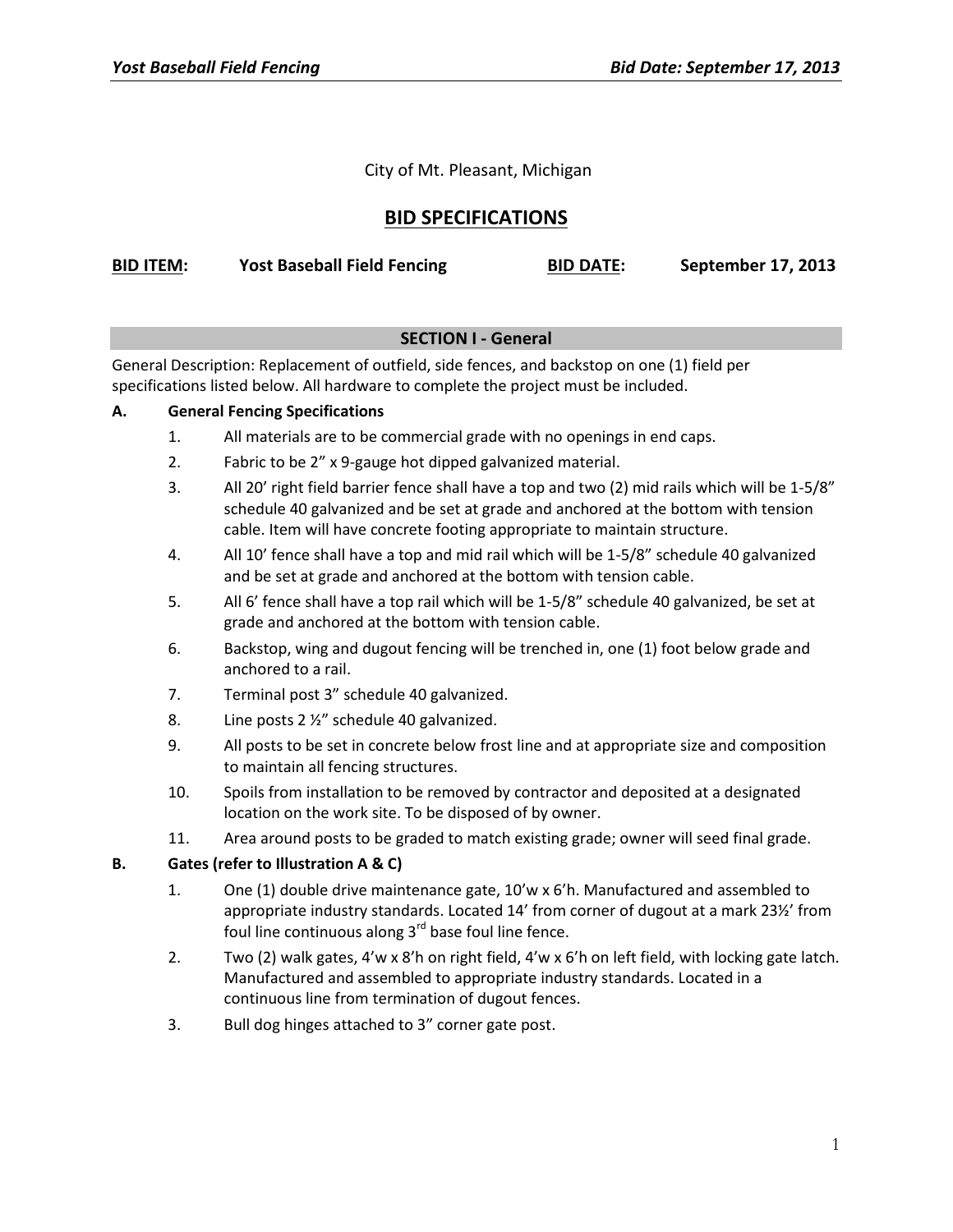### **SECTION II - Backstops**

#### A. **Backstops (refer to Illustration B)**

- 1. Height is 15' 14' above grade and 1' below grade. Posts located 5' o/c within arc, 10'  $o/c$  on sides, 3" post schedule 40 galvanized. Rails =  $1-5/8$ ".
- 2. Posts buried 4' deep w/concrete footings appropriate to maintain structure.
- 3. Backstop will be 30' arc at a 38' radius from the tip of Home Plate.
- 4. Backstop centered on field. Consideration and adjustment will be made on-site for exact location of backstop, due to other features present.
- 5. A 5' tip-out is required on backstop (see illustration). Tip-out material will be 11 gauge, schedule 40 galvanized.

#### B. **Wings (refer to Illustration B)**

- 1. Wing sections continue in-line at the termination of backstop.
- 2. Wing height is  $15' 14'$  above grade and 1' below grade.
- 3. Top rail and mid rail = 1-5/8" schedule 40 galvanized.

#### **SECTION III - Dugouts**

#### **A. Dugouts (See Illustration A & C)**

- 1. Dugout posts will match dugout configuration on site. Height in front of dugout will be 10'- 9' above grade and 1' anchored to a rail below grade. Dugout will be 24' in length with posts  $12'$  o/c = 2" sch. 40. Per Illustration C.
- 2. Park Staff will work with contractor on site to install dugout posts at the same time as fence posts in front of dugout
- 3. Contractor will cover rear and ends of dugout with fabric per illustration C.

## **SECTION IV – Line Fencing**

#### **A. Line Fencing (refer to Illustration A)**

- 1. Foul line height 10' along 1<sup>st</sup> base line. Length is approximately 180' with posts 10'  $o/c =$ 2" sch. 40.
- 2. Foul line height 6' along 3<sup>rd</sup> base line. Length is approximately 179' with posts 10'  $o/c =$ 2" sch. 40.
- 3. Foul lines run continuous 14' from corner of dugout at a mark 23½' from foul line to a mark 23½' off from foul post mark.
- 4. Top rail = 1-5/8" sch. 40.

## **B. Outfield Fencing (refer to Illustration A)**

- 1. Outfield fence height is 10'(not including right field barrier fencing)
- 2. Length is approximately 421- $\frac{1}{2}$  in total with posts 10' o/c = 2" sch. 40.
- 3. Left field segment of outfield fence will extend approximately 183-½' from termination of  $3^{rd}$  base foul line fence to centerfield arc.
- 4. Right field segment of outfield fence will extend approximately 118' from termination of right field barrier fence to centerfield arc.
- 5. Centerfield arc of outfield fence will follow a 150' radius from a point 150' along an imaginary line extending from the rear point of home plate through  $2^{nd}$  base. Length is approximately 120'. Exact placement of this arc will be determined prior to construction. (see illustration A)
- 6. Top Rail =  $1-5/8$ " sch. 40.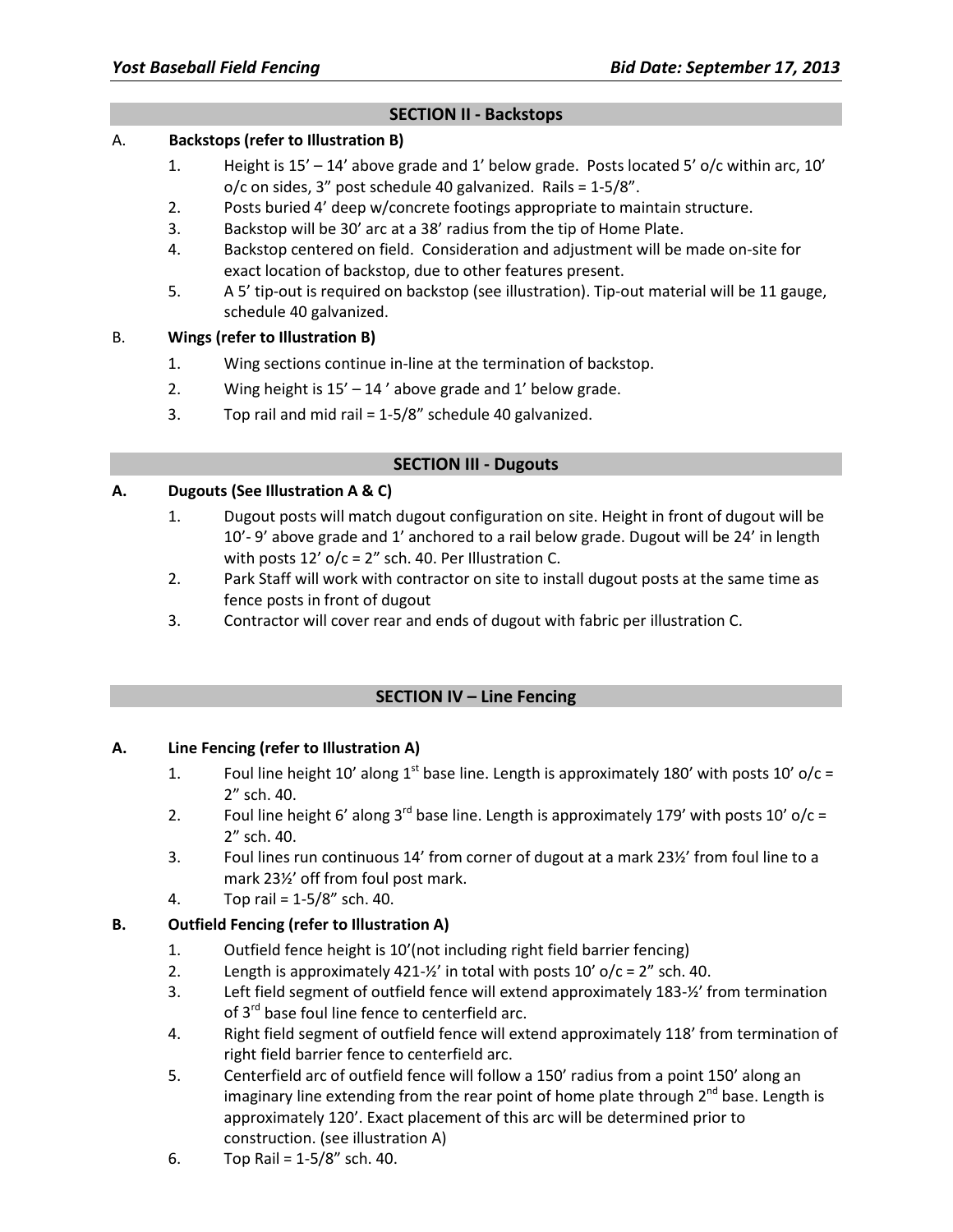## **C. Right Field Barrier Fencing (refer to Illustration A)**

- 1. Right field barrier fencing is 20' height.
- 2. Length is 70'extending in a continuous line along outfield fence from termination of  $1<sup>st</sup>$ base foul line fence.
- 3. Posts located 10' o/c, 3" post schedule 40 galvanized. Rails =  $1-5/8$ ".
- 4. Posts buried 4' deep w/concrete footings appropriate to maintain structure.

#### **D. Foul Poles**

1. Installation of painted right and left field foul poles to be furnished by owner.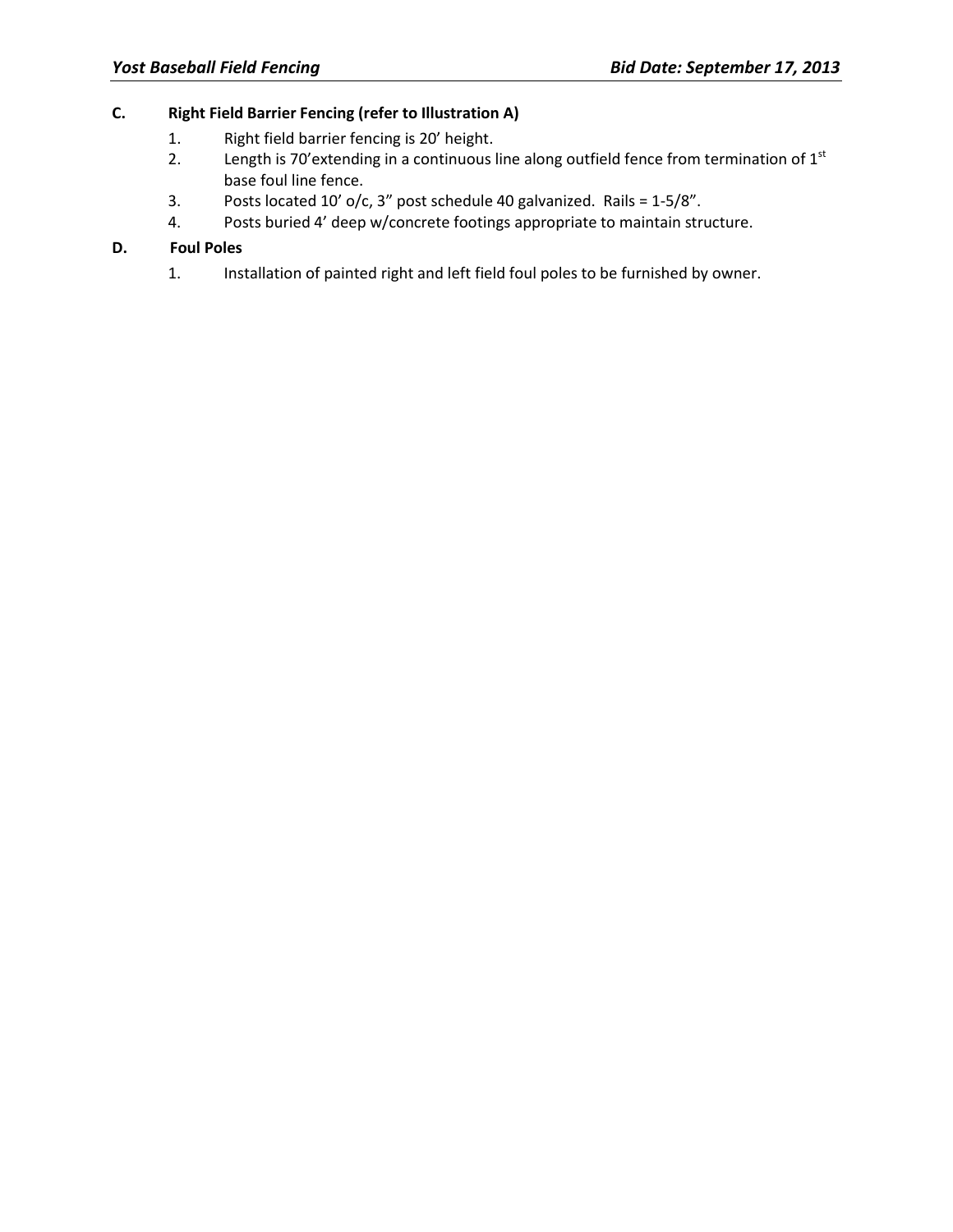# City of Mt. Pleasant, Michigan

## **BID PROPOSAL**

**TO:** City Clerk **BID DATE:** September 17, 2013 City Hall **TIME:** 1:30 p.m. 320 W. Broadway Street Mount Pleasant, MI 48858

In accordance with the specifications and other bid requirements heretofore provided, the undersigned agrees to provide the below-listed bid items at the price(s) set forth below. This is a firm bid and not subject to withdrawal or change for a period of thirty (30) days.

The Bidder understands that the City of Mt. Pleasant reserves the right to accept or reject any or all bids, to waive any irregularities in the bids, and to select the bid considered most advantageous to the City.

| <b>BID ITEM</b>                                        | Qty                         | Unit | <b>Unit Cost</b> | <b>Item Cost</b> |
|--------------------------------------------------------|-----------------------------|------|------------------|------------------|
| Labor and materials for one (1) complete field per Bid |                             | Lump |                  |                  |
| specifications.                                        |                             | Sum  | s.               |                  |
|                                                        |                             |      |                  |                  |
|                                                        | Total Lump Sum Bid (Item 1) |      |                  |                  |
|                                                        |                             |      |                  | (figures)        |
|                                                        |                             |      | and              | /100 Dollars.    |
| (written)                                              |                             |      |                  |                  |
|                                                        |                             |      |                  |                  |

\_\_\_\_\_\_\_\_\_\_\_\_\_\_\_\_\_\_\_\_\_\_\_\_\_\_\_\_\_\_\_\_\_\_\_\_\_\_\_\_\_\_\_\_\_\_\_\_\_\_\_\_\_\_\_\_\_\_\_\_\_\_\_\_\_\_\_\_\_\_\_\_\_\_\_\_\_\_\_\_\_\_\_\_\_\_\_\_\_\_\_\_\_\_\_\_\_\_\_\_\_\_\_\_\_\_\_\_\_\_

List any deviations from the specifications:\_\_\_\_\_\_\_\_\_\_\_\_\_\_\_\_\_\_\_\_\_\_\_\_\_\_\_\_\_\_\_\_\_\_\_\_\_\_\_\_\_\_\_\_\_\_\_\_\_\_\_\_\_\_\_\_\_\_\_\_\_\_\_\_\_\_\_\_\_\_\_\_\_\_\_\_